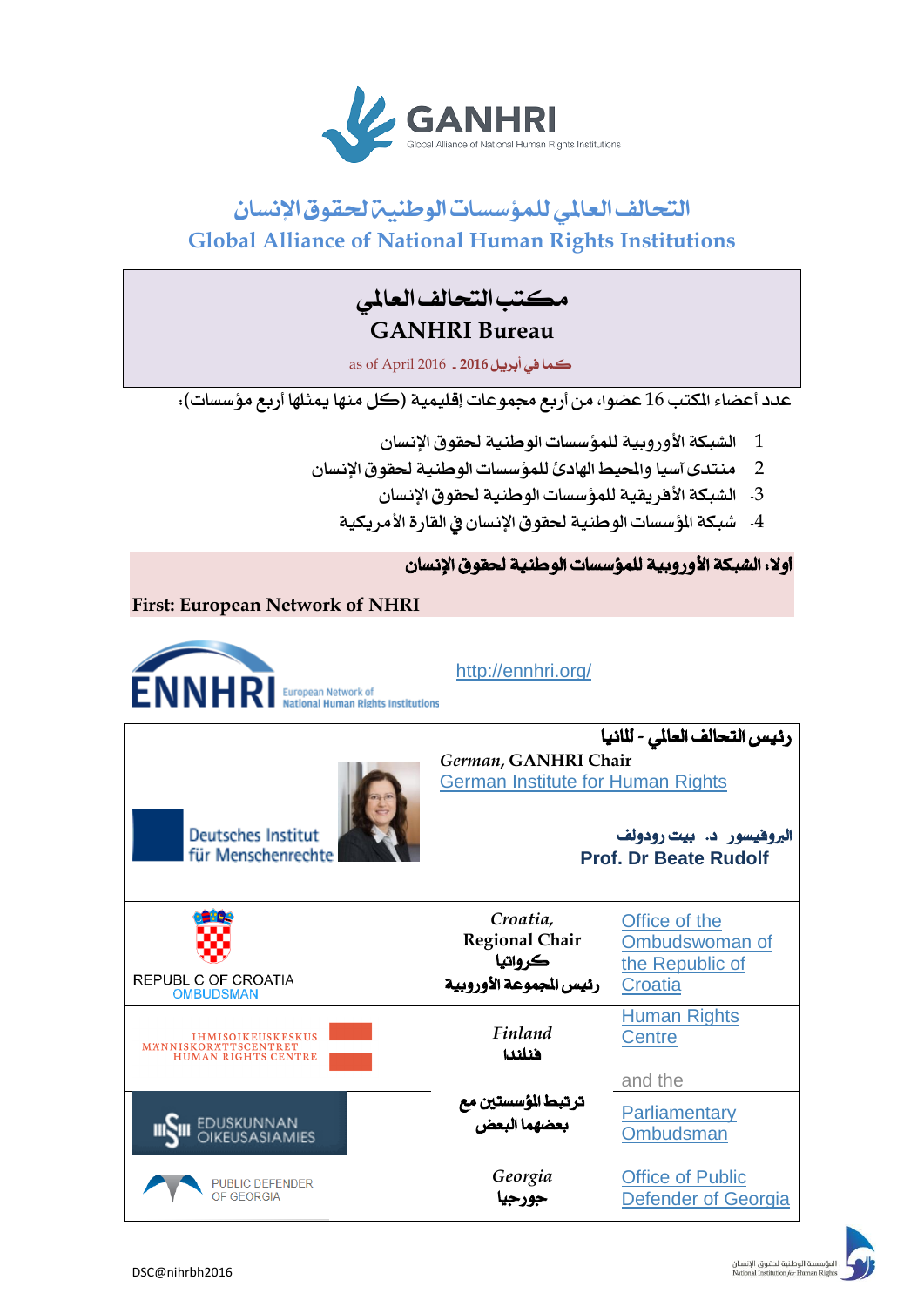

ثانيا: منتدى آسيا والحيط الهادئ للمؤسسات الوطنية لحقوق الإنسان

#### **Second: Asia Pacific Forum for NHRI**



<http://www.asiapacificforum.net/>

| <b>National Human Rights</b><br><b>Commission of Mongolia</b><br>NHRC                                                             | Magnolia,<br><b>Regional Chair</b><br>منغوليا<br>رئيس النتدى | <b>National Human Rights</b><br><b>Commission</b>                                |
|-----------------------------------------------------------------------------------------------------------------------------------|--------------------------------------------------------------|----------------------------------------------------------------------------------|
| <b>Australian</b><br><b>Human Rights</b><br>Commission                                                                            | Australia<br>أستراليا                                        | <b>Australian Human</b><br><b>Rights Commission</b>                              |
| Sta alleid Heim<br>A MARIA CARDINAL CARDINAL CARDINAL CARDINAL CARDINAL CARDINAL CARDINAL CARDINAL CARDINAL CARDINAL CARDINAL CAR | <i>India</i><br>الهند                                        | <b>National Human Rights</b><br><b>Commission</b>                                |
| $\mathfrak V$ NHRC<br>اللجئة الوطئية لحقوق الانسان<br>National Human Rights Committee                                             | Qatar<br>قطر                                                 | <b>National Human Rights</b><br><b>Committee</b><br>اللجنة الوطنية لحقوق الإنسان |

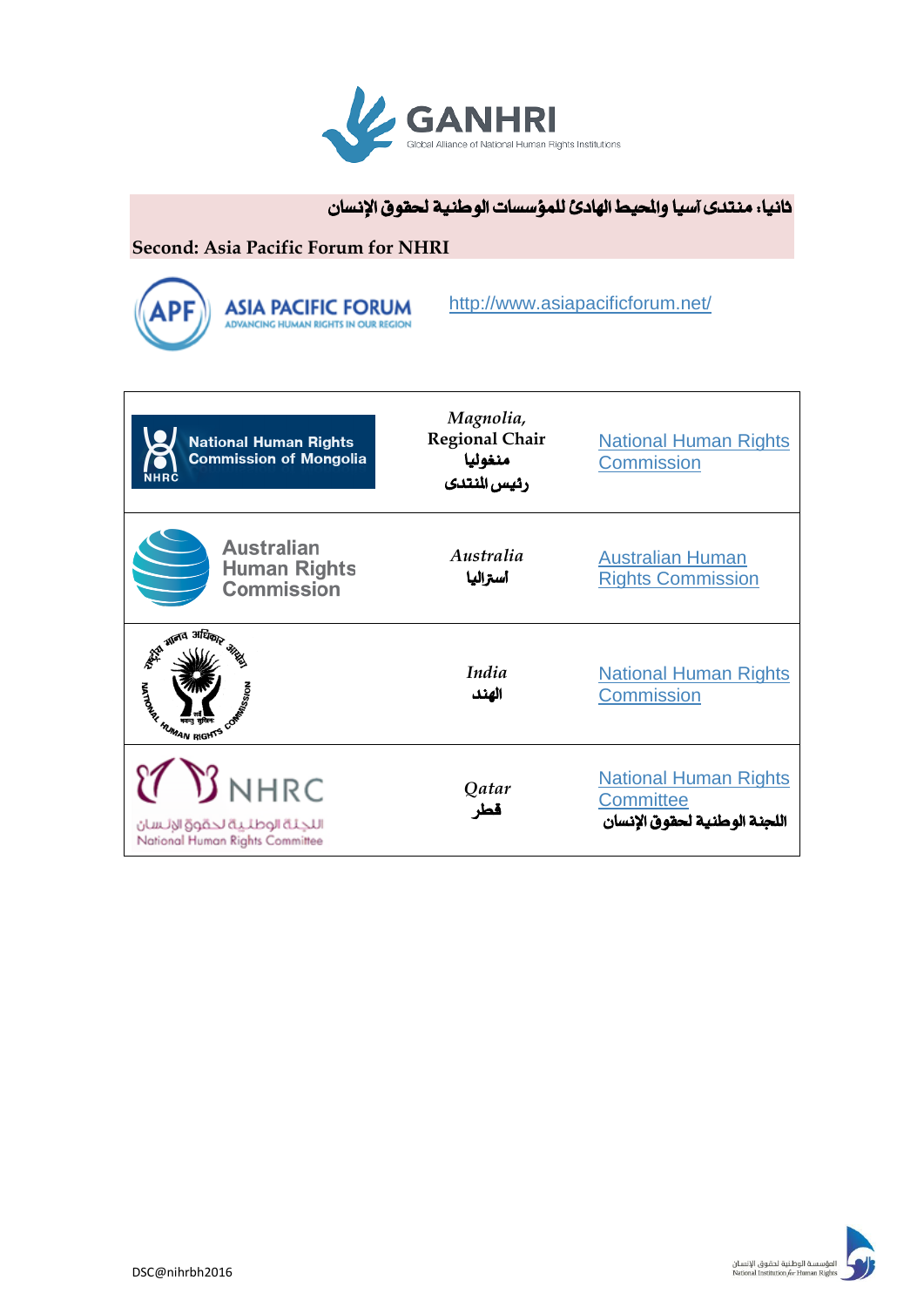

## ثالثا: الشبكة الأفريقية للمؤسسات الوطنية لحقوق الإنسان

## **Third: Network of African NHRI**



<http://www.nanhri.org/index.php?lang=en>

|             | Cameron,<br>Regional Chair<br>الكاميرون<br>رئيس الجموعة الأفريقية | <b>National Commission on</b><br><b>Human Rights</b><br>and Freedoms              |
|-------------|-------------------------------------------------------------------|-----------------------------------------------------------------------------------|
| <b>NCHR</b> | Egypt<br>مصر                                                      | <b>National Council for</b><br><b>Human Rights</b><br>المجلس الوطني لحقوق الإنسان |
| ommission   | South Africa<br>حنوب أفريقيا                                      | <b>Human Rights</b><br>Commission                                                 |
| CNDH        | Togo<br>توغو                                                      | <b>Commission Nationale</b><br>des Droits de l'homme                              |